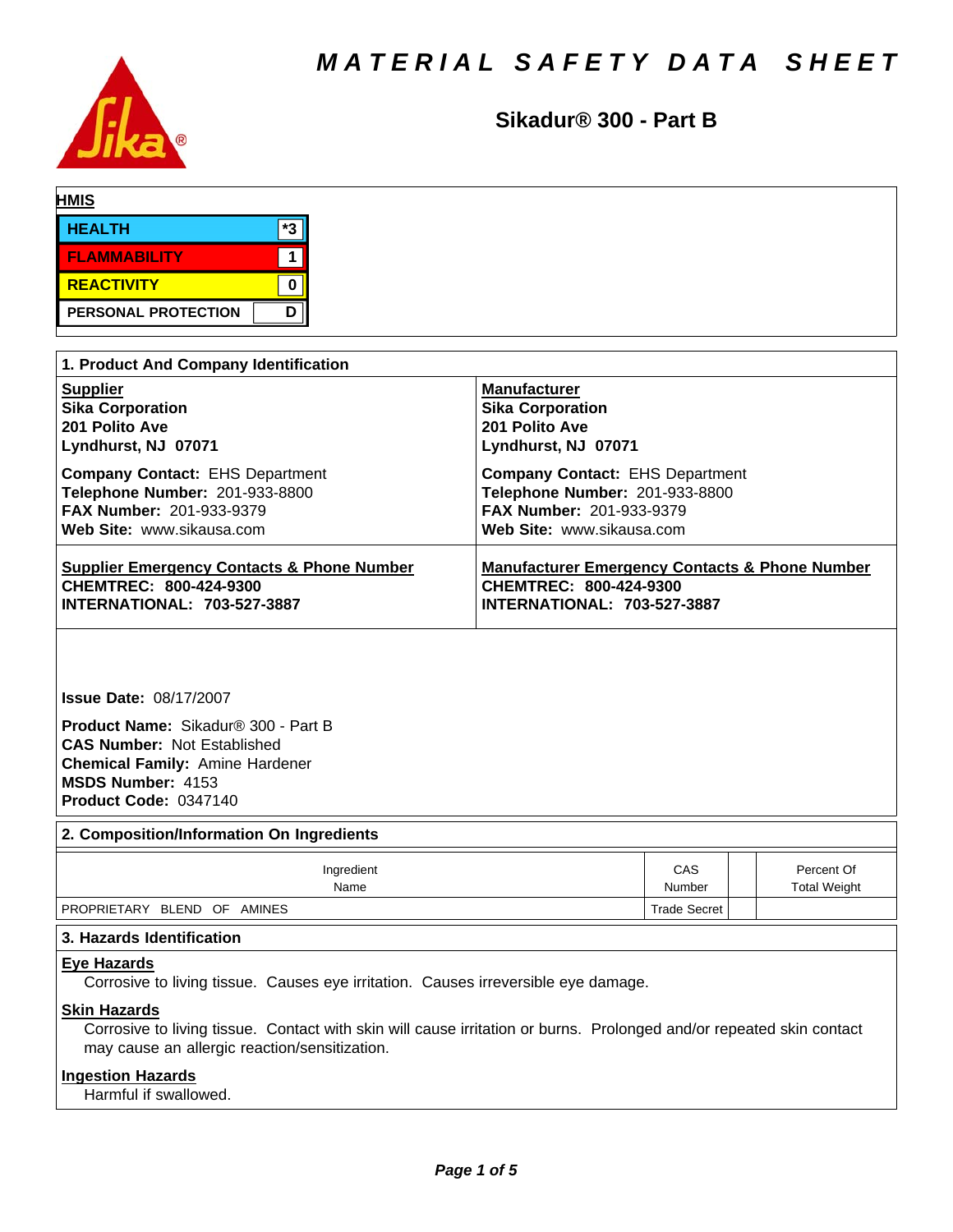# **Sikadur® 300 - Part B**

# **3. Hazards Identification - Continued**

#### **Inhalation Hazards**

Causes respiratory tract irritation.

#### **4.First AidMeasures**

#### **Eye**

In case of contact, hold eyelids apart and immediately flush eyes with plenty of tepid water for at least 15 minutes. Get medical attention immediately if irritation develops and persists.

# **Skin**

In case of contact, immediately flush skin with soap and plenty of tepid water for at least 15 minutes. Get medical attention immediately if irritation (redness, rash, blistering) develops and persists.

#### **Ingestion**

If swallowed, do not induce vomiting unless directed to do so by medical personnel. If victim is fully conscious, give one or two cups of water or milk to drink. Seek medical attention immediately.

#### **Inhalation**

Remove to fresh air. If not breathing, give artificial respiration. Seek medical attention immediately.

# **5. Fire Fighting Measures**

**Flash Point:** >200°F>93°C **Flash Point Method:** PMCC **Lower Explosive Limit:** N/AV **Upper Explosive Limit:** N/AV

# **Extinguishing Media**

In case of fire, use water spray (fog) foam, dry chemical, or CO2.

#### **Fire Fighting Instructions**

In the event of a fire, firefighters should wear full protective clothing and NIOSH-approved self-contained breathing apparatus with a full facepiece operated in the pressure demand or other positive pressure mode.

# **6. Accidental Release Measures**

Avoid release to the environment. Use appropriate Personal Protective Equipment (PPE). Contain spill and collect with absorbent material and transfer into suitable containers. Do not flush to sewer or allow to enter waterways. Ventilate enclosed area.

# **7. Handling And Storage**

# **Handling And Storage Precautions**

Keep out of reach of children. For industrial use only. Keep containers tightly closed.

#### **Handling Precautions**

Use only with adequate personal protection. Condition material to 65-75F before using.

#### **Storage Precautions**

Store in a cool, dry, well-ventilated area. Store at 40-95F (4-35C).

# **Work/Hygienic Practices**

Wash thoroughly with soap and water after handling.

# **8. Exposure Controls/Personal Protection**

# **Engineering Controls**

Use with adequate general and local exhaust ventilation. Refer to the current edition of "Industrial Ventilation: A Manual of Recommended Practice" published by the American Conference of Governmental Industrial Hygienists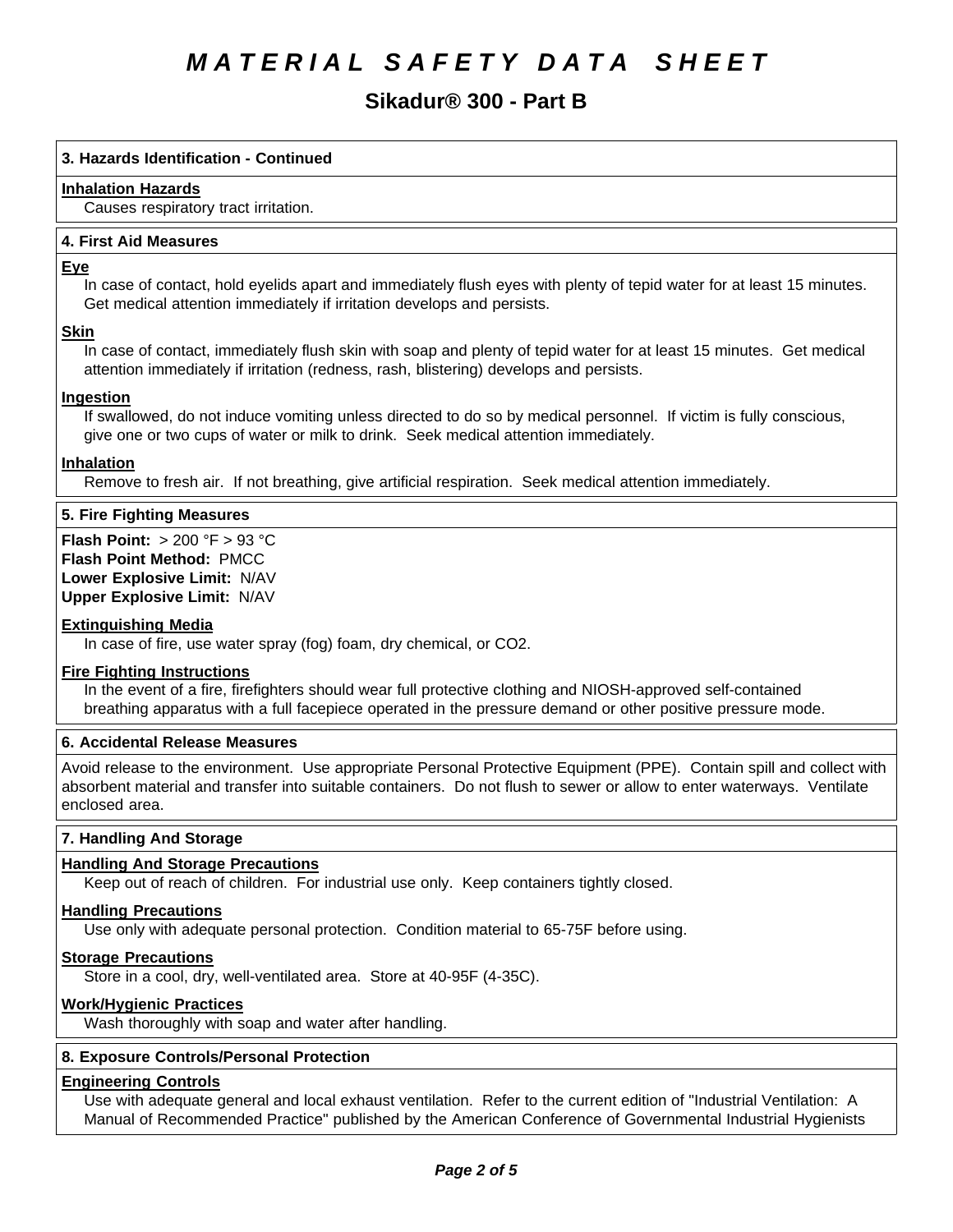# **Sikadur® 300 - Part B**

# **8. Exposure Controls/Personal Protection - Continued**

#### **Engineering Controls - Continued**

for information on the design, installation, use, and maintenance of exhaust systems.

# **Eye/Face Protection**

Safety glasses with side shields or goggles recommended.

#### **Skin Protection**

Chemical-resistant gloves. Lab coat or other work clothing to prevent skin exposure (Long sleeve shirt and long pants). Launder before reuse.

#### **Respiratory Protection**

In areas where the Permissible Exposure Limits are exceeded, use a properly fitted NIOSH-approved respirator. A respirator protection program that meets 29 CFR 1910.134 requirement must be followed whenever workplace conditions warrant a respirator's use.

#### **Other/General Protection**

Wash thoroughly after handling.

# **9. PhysicalAnd Chemical Properties**

# **Appearance**

Pale yellow to clear liquid

# **Odor**

Ammonia like odor

**Chemical Type:** Mixture **Physical State:** Liquid **Specific Gravity:** 0.95 **pH Factor:** 11.5-12.0 **Solubility: >10%** VOC Content  $(A+B): < 45$  grams/liter

# **10. Stability And Reactivity**

**Stability: Stable Hazardous Polymerization: Will not occur** 

# **Conditions To Avoid (Stability)**

None Known

# **Incompatible Materials**

Strong acids or alkaline materials.

# **Hazardous Decomposition Products**

CO, CO2, aldehydes, nitrogen, and other organics.

# **11. Toxicological Information**

# **Conditions Aggravated By Exposure**

Eye disease, skin disorders and allergies, chronic respiratory conditions.

#### **12. Ecological Information**

No Data Available...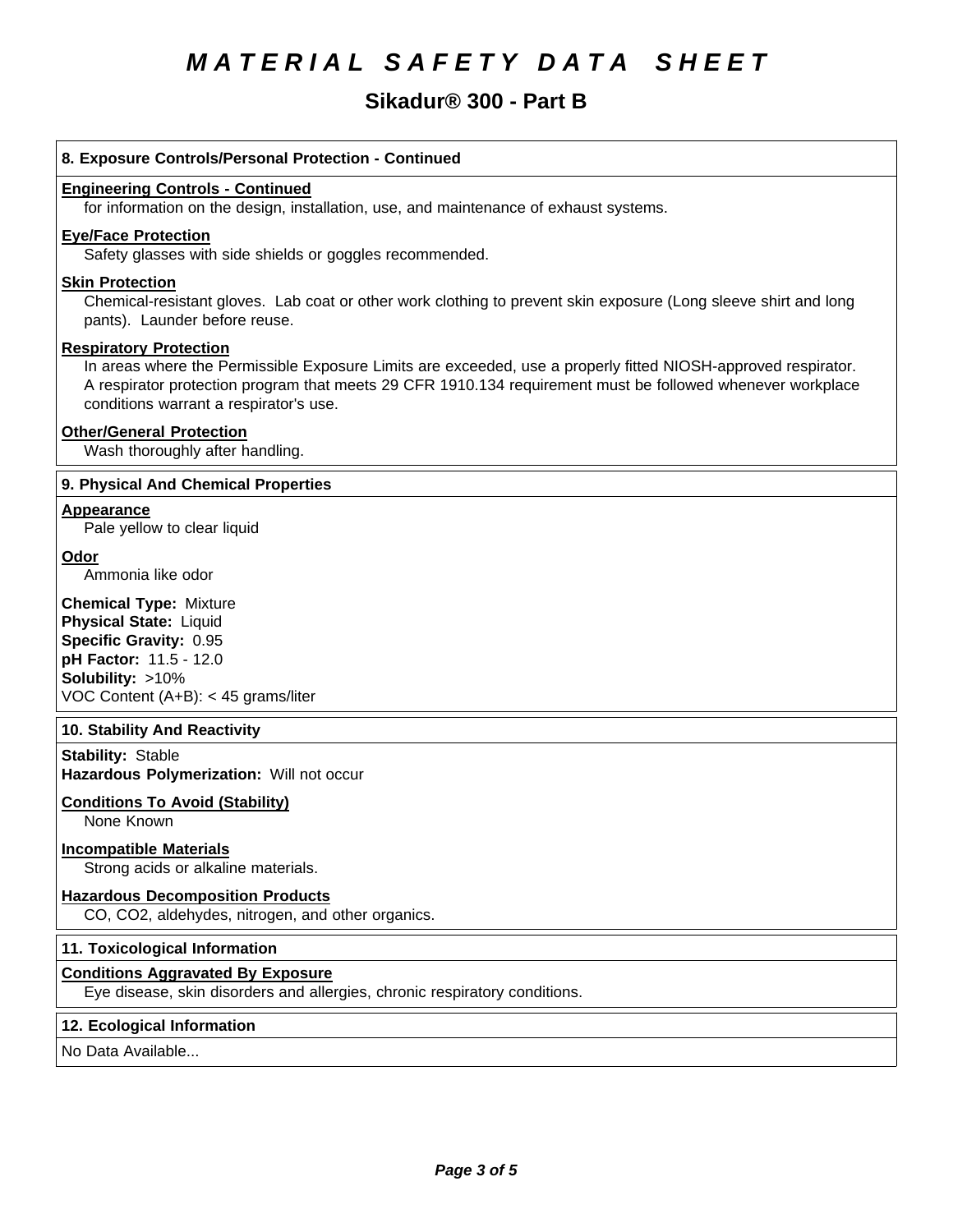# **Sikadur® 300 - Part B**

# **13. Disposal Considerations**

Dispose in accordance with applicable federal, state and local government regulations. Waste generators must determine whether a discarded material is classified as a hazardous waste. USEPA guidelines for the classification determination are listed in 40 CFR Parts 261.3. Additionally, waste generators must consult state and local hazardous waste regulations to ensure complete and accurate classification.

#### **RCRA Information**

Waste solutions may meet the RCRA Corrosive characteristic.

# **14. Transport Information**

#### **Proper Shipping Name**

Corrosive Liquid, Basic, Organic, NOS (Aliphatic Amines)

#### **Hazard Class**

8PGII

# **DOT Identification Number**

UN3267

# **DOT Shipping Label**

**Corrosive** 

### **15. Regulatory Information**

#### **U.S. Regulatory Information**

All ingredients of this product are listed or are excluded from listing under the U.S. Toxic Substances Control Act (TSCA) Chemical Substance Inventory.

## **SARA Hazard Classes**

Acute Health Hazard Chronic Health Hazard

#### **SARA Section 313 Notification**

This product does not contain any ingredients regulated under Section 313 of the Emergency Planning and Community Right-To-Know Act of 1986 or 40 CFR 372.

#### **16. Other Information**

**HMIS Rating Health: \*3 Fire: 1 Reactivity: 0 PPE: D** 

**Revision/Preparer Information MSDS Preparer:** EHS Department **MSDS Preparer Phone Number:** 201-933-8800 **This MSDS Supercedes A Previous MSDS Dated: 12/14/2006** 

#### **Disclaimer**

The information contained in this Material Safety Data Sheet applies only to the actual Sika Corporation ("Sika") product identified and described herein. This information is not intended to address, nor does it address the use or application of the identified Sika product in combination with any other material, product or process. All of the information set forth herein is based on technical data regarding the identified product that Sika believes to be reliable as of the date hereof. Prior to each use of any Sika product, the user must always read and follow the warnings and instructions on the product's current Technical Data Sheet, product label and Material Safety Data